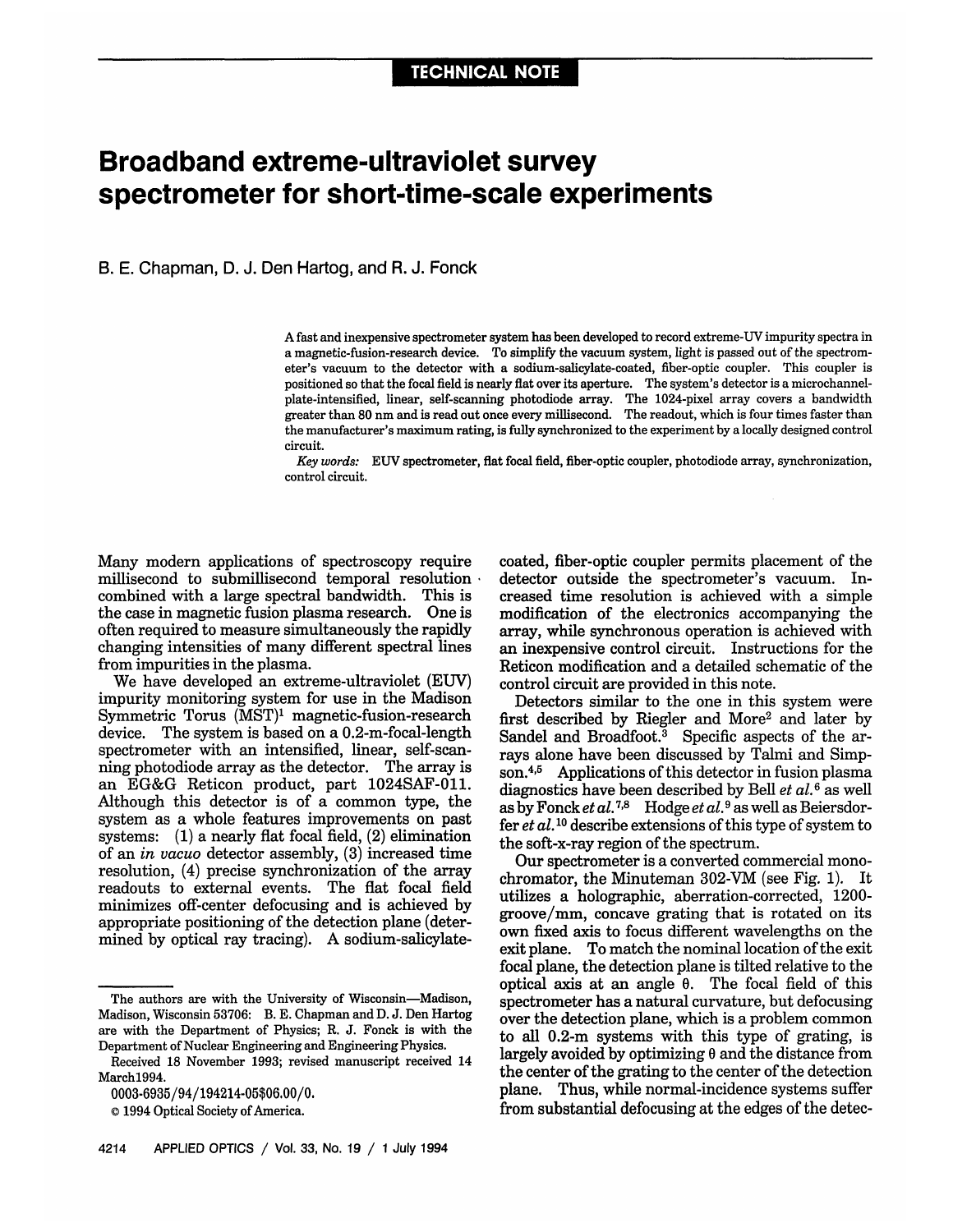

Fig. 1. Layout of the EUV spectrometer. The angle θ between the optical axis and the focal plane is 57.8°. The distance from the center of the grating to the center of the focal plane is 185.6 mm.

tion field,<sup>7</sup> this system provides a nearly flat focal field over the detector's aperture. In the central region of the detection plane the focal field is tangent, while at the edges the focal field bends away, decreasing the nominal resolution (see below) by less than 0.1 nm. The optimum θ and grating-to-detector distance vary with different central wavelengths. For a  $\theta$  of 57.8° and a grating-to-detector distance of 185.6 mm, this system is optimized for a central wavelength of 100 nm. While this system can actually operate as high as  $\sim$  300 nm, it is primarily intended for wavelengths between 50 and 200 nm.

The first part of the detector assembly (also shown in Fig.  $1$ ) is a fiber-optic coupler available from Schott Glass Technologies. One face of the coupler lies in the detection plane and is coated with sodium salicylate; the coating was applied in-house. The coupler passes visible photons to the rest of the detection apparatus, which is located outside the spectrometer's vacuum. This coupler minimizes vacuum constraints and simplifies the system design.

On leaving the fiber-optic coupler, the visible photons encounter an image intensifier, which is a Varo product, Model 9323. Here they strike a photocathode and are converted to electrons. These electrons are then multiplied in a microchannel plate. Finally the electrons are converted back to visible photons by a layer of P-20 phosphor. The photons are then collected by the fiber-optically coupled photodiode array. The 25-mm apertures of the coupler and image intensifier are large enough to illuminate the entire array. To maximize efficiency, an opticalcoupling gel was applied at the coupler-intensifier and intensifier-array interfaces.

The resulting system bandwidth is slightly less than 80 nm (see Fig. 2 for a sample spectrum). Use of the fiber-optic coupler and microchannel plate does not seriously degrade the system's resolution. For an entrance-slit width of  $40 \mu m$ , the full width at half-maximum of a narrow line in the EUV was measured to be slightly greater than 0.3 nm, covering  $\sim$  4 pixels on the array.

Two additional features of this system, both electronic in nature, are of particular note and merit description; see Fig. 3 for a general schematic of the system electronics. The first feature is the quadru-



Fig. 2. Single spectrum from EUV spectrometer. The central wavelength is 116.0 nm.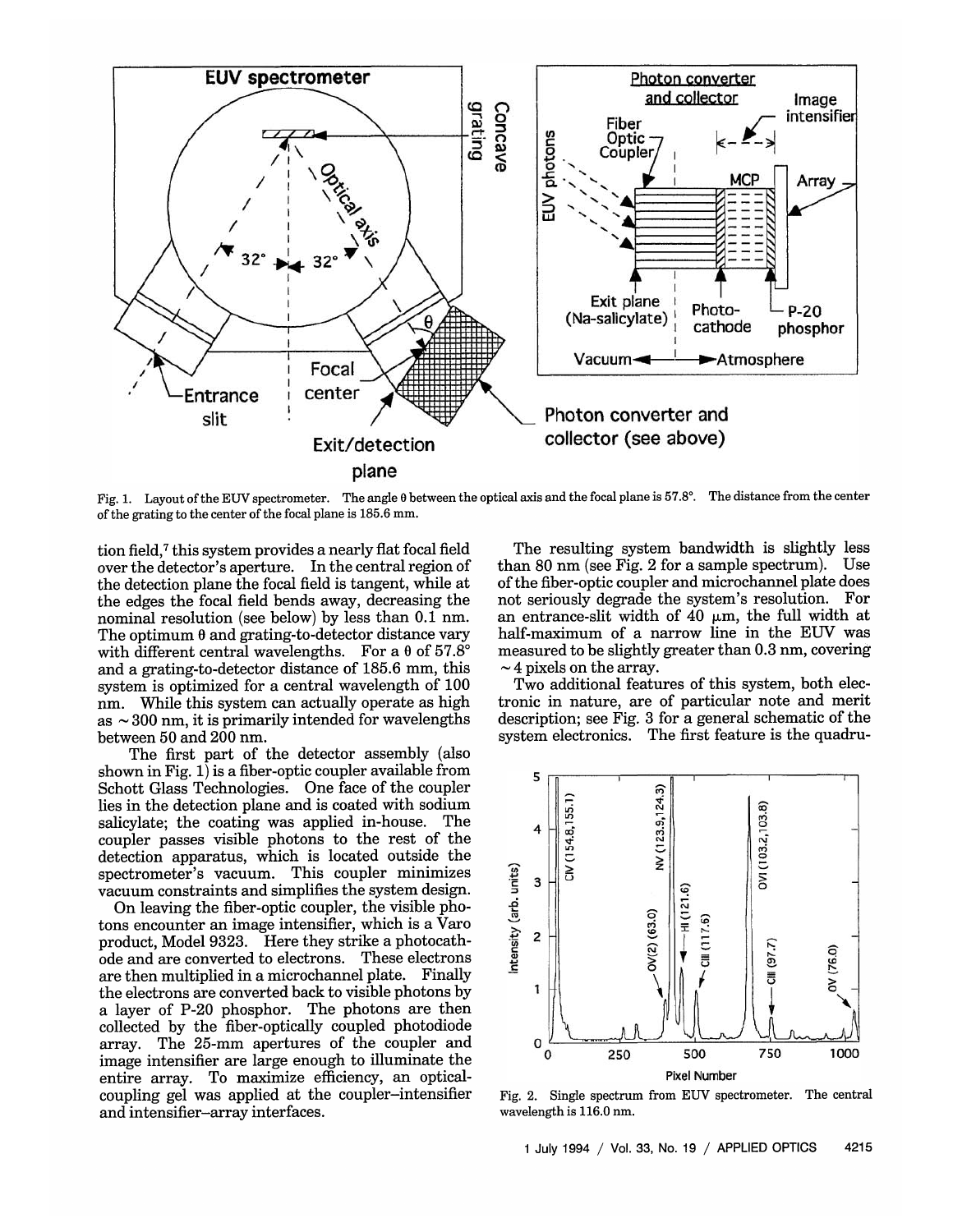

Fig. 3. Block schematic of the EUV system electronics. Note that the preamp, digitizer, and memory modules are housed in a local Camac crate.

pling of the system's speed. The photodiode array is accompanied by two evaluation boards, the motherboard, part RC1000-011, and the satellite board, part RC1001-011. These boards provide the signals and video processing necessary to operate the array and, as shipped from Reticon, permit a maximum clock rate of 250 kHz. Thus, as 1 pixel is read out with each clock pulse, back-to-back scans of the array result in a pixel integration time (the time between successive readouts of a particular pixel) of  $\sim$  4 ms. To achieve an integration time near 1 ms, the time scale of many phenomena on the MST, the system must be clocked at 1 MHz. We found that a simple modification of the motherboard permits operation at 1 MHz. Specifically, one replaces the timing components of three one-shot oscillators (monostable multivibrators); see Appendix A for the specific changes.

Clocking the array at 1 MHz (from the MST's master clock) with only this modification did not affect the linearity of the array response, as was verified with a set of neutral-density filters. However, the saturated-signal level from the array dropped by a factor of  $\sim 2.5$ . To offset this drop, we use a Lecroy 8100 preamplifier (see Fig. 3). We also installed a BUF-03-FJ line driver to better drive the array data into 50- $\Omega$  coaxial cable.

External synchronization of the array readout to our experiment is also required, and we have designed and implemented a control circuit (see Fig. 4 for a detailed schematic), the second electronic feature, to achieve this end. In contrast to past Reticon systems<sup>11</sup> the current system provides for a relatively simple external control of the array readout. One merely sets two jumpers on the motherboard (see Appendix A) to bypass the board-generated clock and Mstart pulses. One Mstart pulse is needed to begin each readout of the array. The control circuit provides the Mstart pulses as well as the triggers necessary for the system's digitizer, a Lecroy 8210, while carefully synchronizing the array readouts to each plasma discharge in the MST; refer to Appendix A for a circuit startup procedure necessary to ensure internal synchronization of the different circuit sections. To collect all the data in a typical 60-ms discharge, the control circuit is designed for continuous or back-toback scanning of the array. The functions of the control circuit are described below.

The array requires  $1028$  (the number of pixels  $+4$ ) clock cycles between Mstart pulses in the continuousscan mode. Thus the control circuit produces an Mstart pulse every 1.028 ms. The control circuit also provides triggers, the data strobe and the stop, to the Lecroy 8210. The 1-MHz strobe pulses, each of which causes a pixel datum to be recorded and digitized, are input at the external clock port of the digitizer. To avoid recording pixel-to-pixel switching noise, the strobe pulses are phased relative to the clock pulses so that a datum is recorded only when it is stable. The stop trigger, which causes the 8210 to exit the digitizing mode, is generated at the end of a complete data-taking cycle. In the design shown here, stop pulses are available at 32, 64, and 128 ms after the start of the plasma discharge.

One other circuit function is to use MST-generated triggers to initiate readout of the array at pixel 1 precisely at the beginning of each plasma discharge (fully synchronized readout). The relevant MST triggers are called preset and start. The preset trigger, which one sets to arrive  $3-4$  ms before the discharge, permits the circuit to prepare itself and the array for the start trigger, which arrives precisely at the beginning of the discharge. Immediately after the start trigger an Mstart pulse is generated. The array readout, which stops at pixel 1024 after receipt of the preset trigger, then begins again at pixel 1. Readout continues until the next preset pulse, although data taking ends with the stop pulse.

The exact timing of the preset pulse relative to the start pulse is not critical; nevertheless it is somewhat constrained. The array readout ceases between the two triggers; thus, if the time between the two pulses is too long, dark signal will build up on the array, resulting in the contamination of the first array scan after the start pulse. The time must be long enough, however, to permit the readout in progress when the preset pulse arrives to finish; 3-4 ms is a good range for the time between pulses.

The design of this control circuit has many advantages. It is relatively simple and inexpensive to build. It uses standard transistor-transistor-logicbased components and can be constructed with the wire-wrap method. The circuit has a minimal dependence on external signals, limiting its susceptibility to line noise. Past designs for similar circuits (e.g., Ref. 11) utilize the end-of-scan pulse generated by the Reticon evaluation circuitry at the end of each array readout to trigger each subsequent readout. The circuit here is independent of such external signals.

The combination of a nearly flat focal field, fiberoptic coupler, fast photodiode array, and synchronous operation makes this EUV system a simple and effective means of monitoring line radiation in shorttime-scale experiments.

## **Appendix A**

To permit 1-MHz operation, the changes to the motherboard, where Reticon's board notation is used,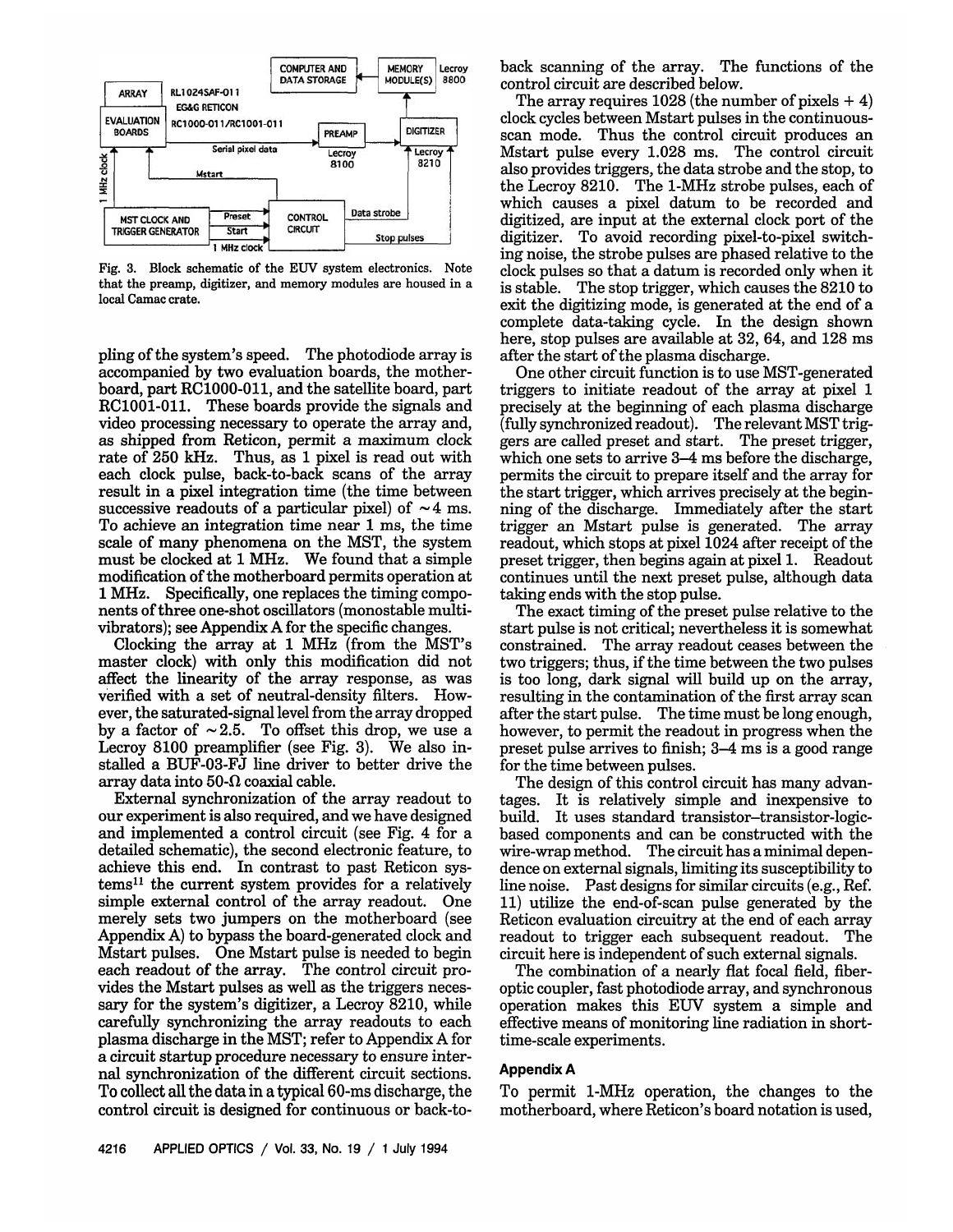

Fig. 4. Control circuit schematic. Section 1 uses the preset and start pulses from the MST trigger generator to synchronize the array readout to the plasma discharges. Section 2 produces stop triggers for the 8210 digitizer. Section 3 provides the data-strobe pulses for the digitizer. Most of the remaining circuit components are dedicated to producing an Mstart pulse after each cycle of 1028 clock pulses.

are as follows:

Chip U11(2): R40 becomes 5 kΩ; C58 becomes 270 pF.

Chip U12(1): R41 becomes 5 kΩ; C59 becomes 180 pF.

Chip U12(2): R47 becomes 5 k $\Omega$ ; C88 becomes 68 pF.

To bypass the motherboard-generated Mstart and clock pulses, one sets jumpers E2-E3 and E8-E9, respectively, on the motherboard.

To ensure proper circuit operation, the following

circuit startup procedure is necessary: (1) apply power (+5 V) with the external clock connected and the debounced switch enabled; (2) apply a start pulse; (3) disable then reenable the circuit with the debounced switch. When enabled, output A of the debounced swtich (Fig. 4) is at ground, while B is at +5 V. When disabled, the polarities are reversed.

The authors thank R. Ashley for contributions to the design and construction of the control circuit and P. Kies for work in the initial design of the detection apparatus. We are also grateful to J. Lerner of Instruments SA, Inc., for the ray-tracing calculations